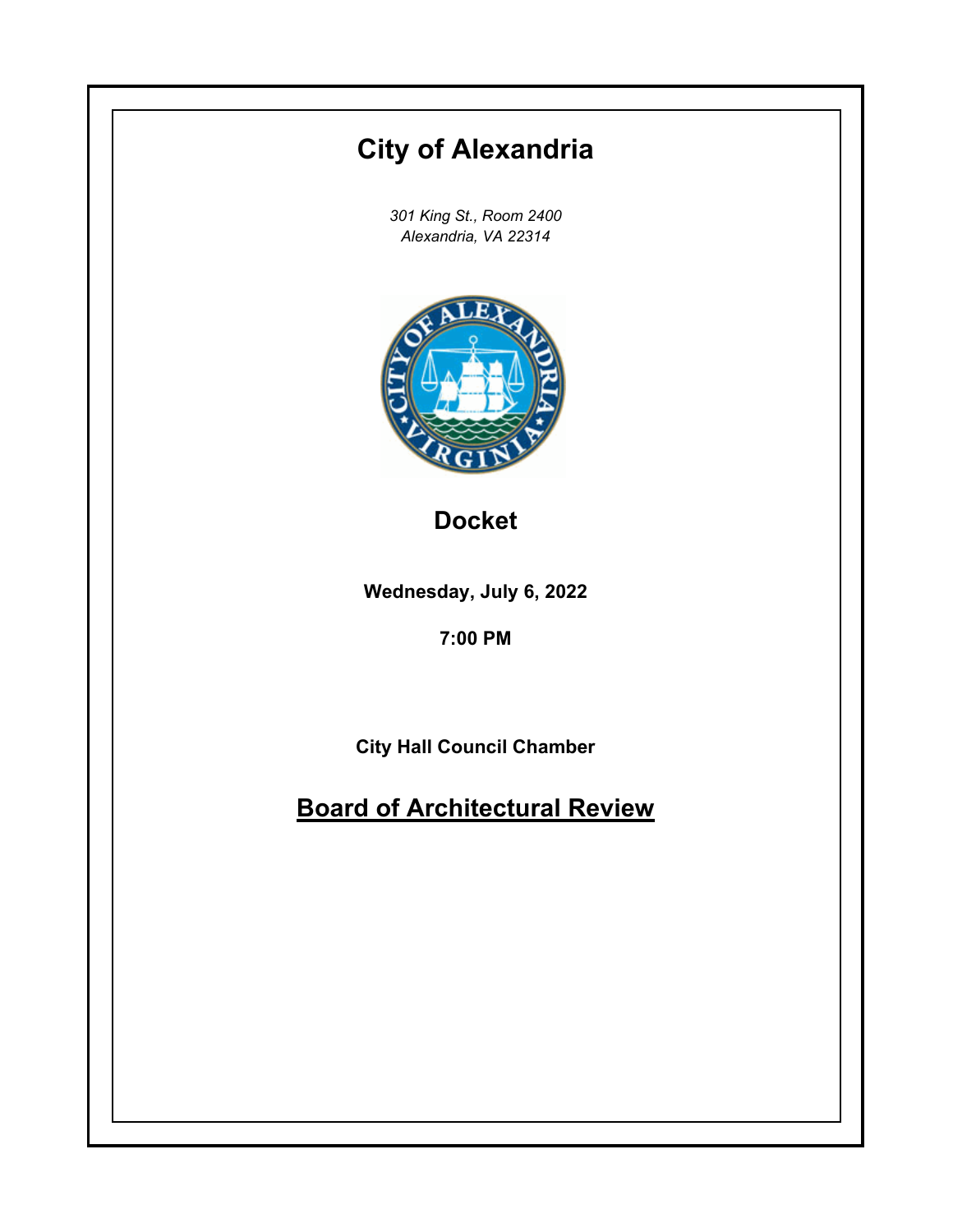# **Information**

Project Locator Map

**Attachments:** [Project Locator Map](http://alexandria.legistar.com/gateway.aspx?M=F&ID=c11a5083-c774-4452-b787-81eb84039866.pdf)

## **1 Call To Order**

#### **Minutes**

**2** Consideration of minutes from the June 15, 2022 meeting. [June 15, 2022 Work Session Minutes](http://alexandria.legistar.com/gateway.aspx?M=F&ID=5e3f8765-6e9b-4096-8875-1b5202a117a1.pdf) [June 15, 2022 Meeting Minutes](http://alexandria.legistar.com/gateway.aspx?M=F&ID=6a57d6e7-5b01-43fb-8367-8f8bbda63506.pdf) *Attachments:*

# **Items Previously Deferred**

| 3 & 4               | BAR #2022-00269 OHAD                                                         |
|---------------------|------------------------------------------------------------------------------|
|                     | Request for demolition/encapsulation at 515 King Street.                     |
|                     | <b>Applicant: Douglas Development Corp</b>                                   |
|                     | BAR #2022-00257 OHAD                                                         |
|                     | Request for alterations at 515 King Street.                                  |
|                     | <b>Applicant: Douglas Development Corp</b>                                   |
|                     | BAR #2022-00257.00269 Staff Report<br><b>Attachments:</b>                    |
| <b>New Business</b> |                                                                              |
| 5                   | Staff determined that BAR action is not necessary for this project, as it is |
|                     | subject to staff administrative review. Staff approved the work on 6/28/2022 |
|                     | under BAR #2022-00262.                                                       |
|                     | BAR #2022-00263 OHAD                                                         |
|                     | Request for a Waiver of Rooftop Mechanical Screening Requirement at 114 Duke |
|                     | Street.                                                                      |
|                     | Applicant: Steven Harper                                                     |
|                     | BAR #2022-00263 Application Materials<br>Attachments:                        |
| 6 & 7               | BAR #2022-00285 OHAD                                                         |
|                     | Request for alterations at 323 South Washington Street.                      |
|                     | Applicant: Alabama Ave. L.C.                                                 |
|                     | BAR #2022-00286 OHAD                                                         |
|                     | Request for demolition/encapsulation at 323 South Washington Street.         |
|                     | Applicant: Alabama Ave. L.C.                                                 |
|                     | BAR #2022-00285.00286 Staff Report<br><b>Attachments:</b>                    |
|                     |                                                                              |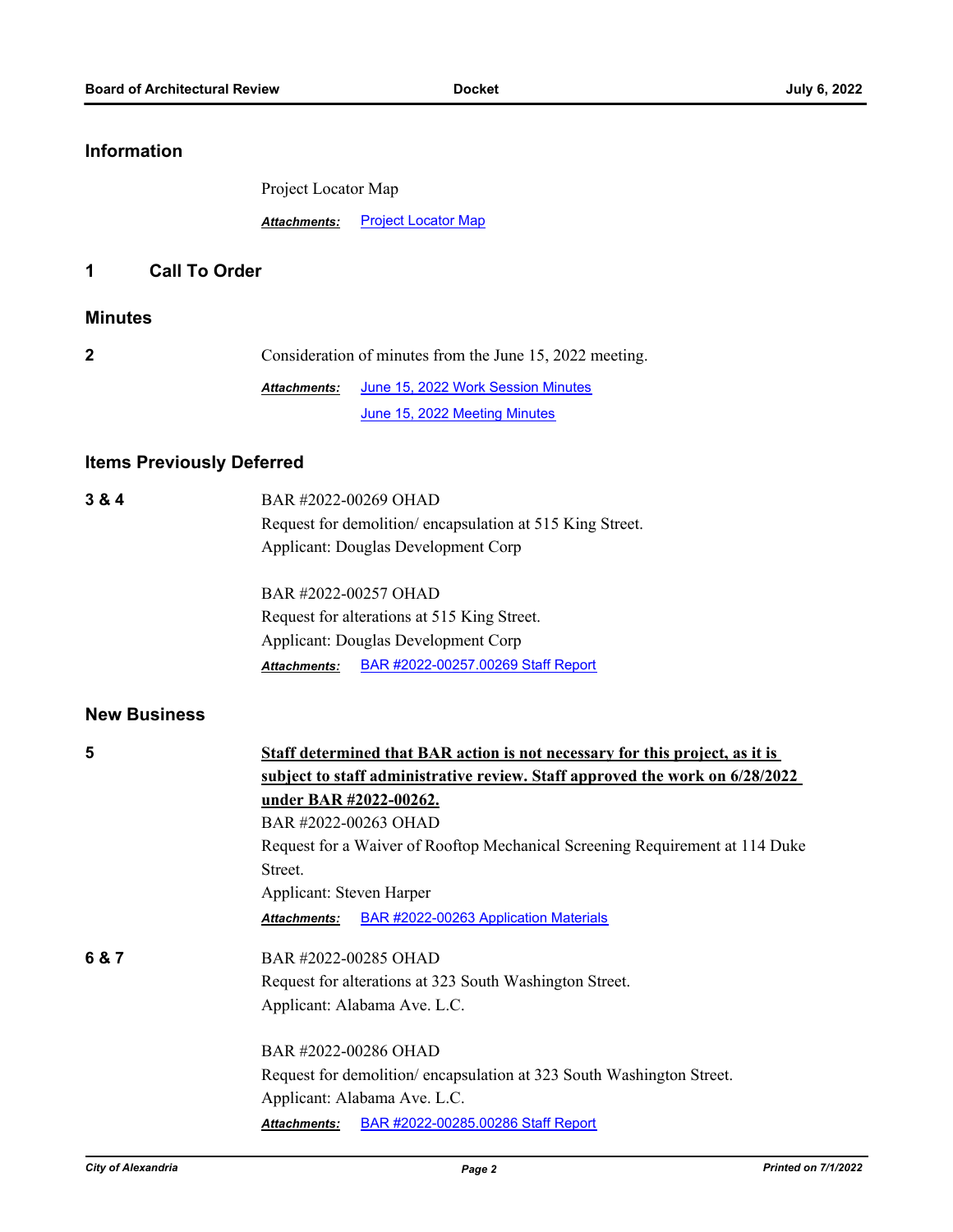### **Other Business**

| 8 | Review of updated BAR administrative approval policy for small cell wireless                                    |
|---|-----------------------------------------------------------------------------------------------------------------|
|   | facilities.                                                                                                     |
|   | <b>Small Cell Memorandum</b><br><b>Attachments:</b>                                                             |
| 9 | Review of updated Alexandria new and replacement window performance<br>specification in the historic districts. |
|   | <b>Windows Memorandum</b><br>Attachments:                                                                       |

#### **10 Adjournment**

#### **11 Administrative Approvals**

*The following items are shown for information only. Based on the Board's adopted policies, these have been approved by Staff since the previous Board meeting.*

BAR #2022-00283 OHAD Request for signage at 201 North Fairfax Street. Applicant: Meredith Nowlin

BAR #2022-00312 OHAD Request for garage door replacement at 26 Alexander Street. Applicant: Charles Connolly

BAR #2022-00262 OHAD Request for siding, window, and door replacement at 114 Duke Street. Applicant: Steven Harper

BAR #2022-00325 OHAD Request for window replacement at 1124 Prince Street. Applicant: Karlen Murray

BAR #2022-00301 PG Request for siding replacement at 1010 Queen Street. Applicant: Historic VA Holdings, LLC

BAR #2022-00236 OHAD Request for window replacement at 329 North Washington Street. Applicant: Tamar King

BAR #2022-00275 OHAD Request for roof replacement at 25 Alexander Street. Applicant: Carol Conjura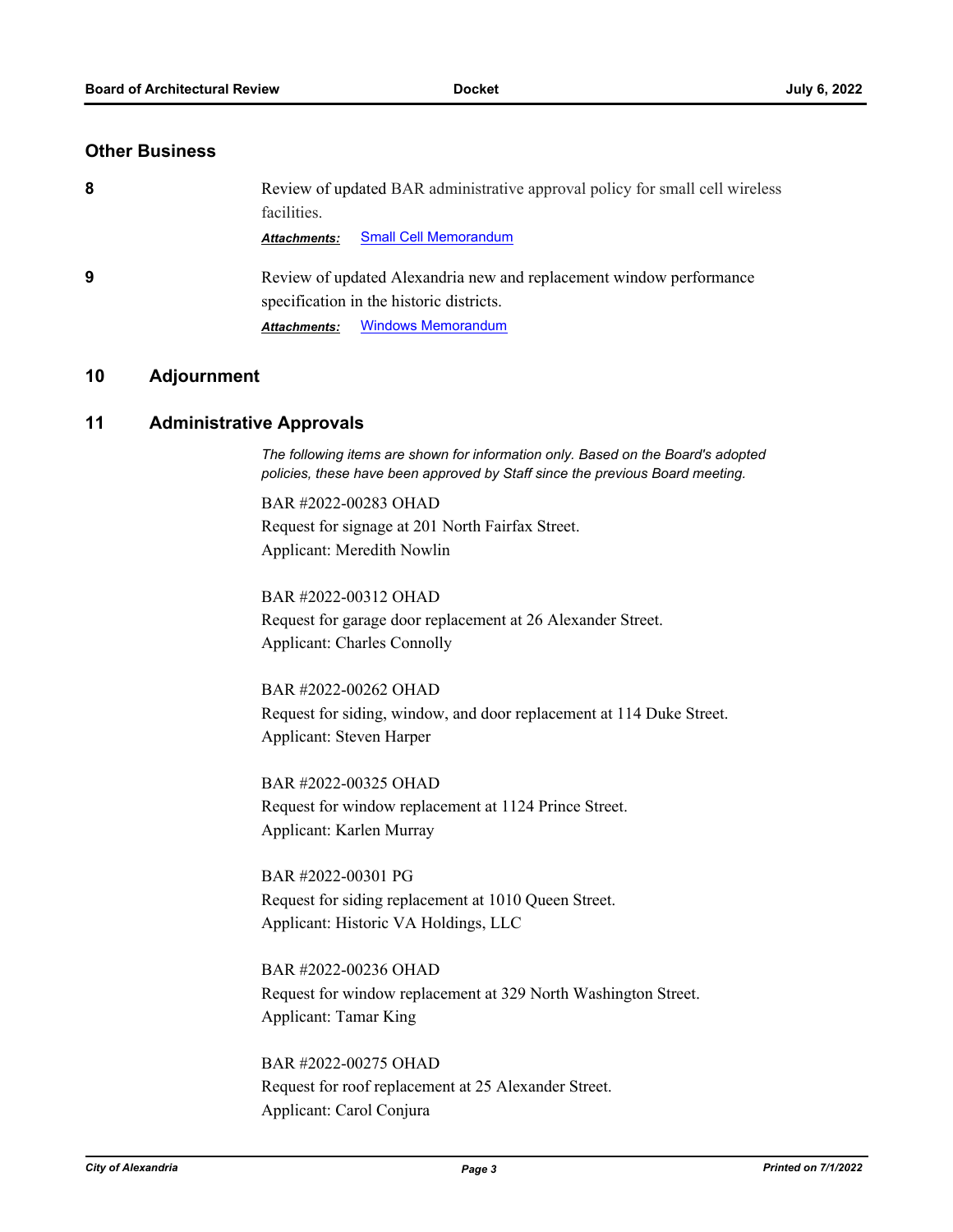BAR #2022-00254 PG Request for door replacement at 517 North Patrick Street. Applicant: Christine Lee

BAR #2022-00298 OHAD Request for roof replacement at 32 Wolfe Street. Applicant: Springfield Roofing

BAR #2022-00250 OHAD Request for exterior lighting at 133 North Fairfax Street. Applicant: Alden Philbrick

BAR #2022-00261 OHAD Request for sign replacement at 303 Cameron Street. Applicant: Solid Kitchen and Bath & Sirin Kalinkara

BAR #2022-00279 OHAD Request for signage at 424 North Washington Street. Applicant: Potomac Crescent Waldorf School

BAR #2022-00284 OHAD Request for window replacement at 827 South Lee Street. Applicant: Karlen Murray

BAR #2022-00281 PG Request for roof replacement at 524 North Columbus Street. Applicant: Matthew Gluth

BAR #2022-00247 OHAD Request for addition of solar panels to roof at 309 Green Street. Applicant: Nancy Berg

BAR #2022-00274 OHAD Request for shed at 228 South Alfred Street. Applicant: Daniel Munz

BAR #2022-00246 OHAD Request for addition of solar panels to roof at 807 Second Street. Applicant: David Byrd

BAR #2022-00288 OHAD Request for fence replacement at 821 Green Street. Applicant: Joan Knetemann Goodfellow